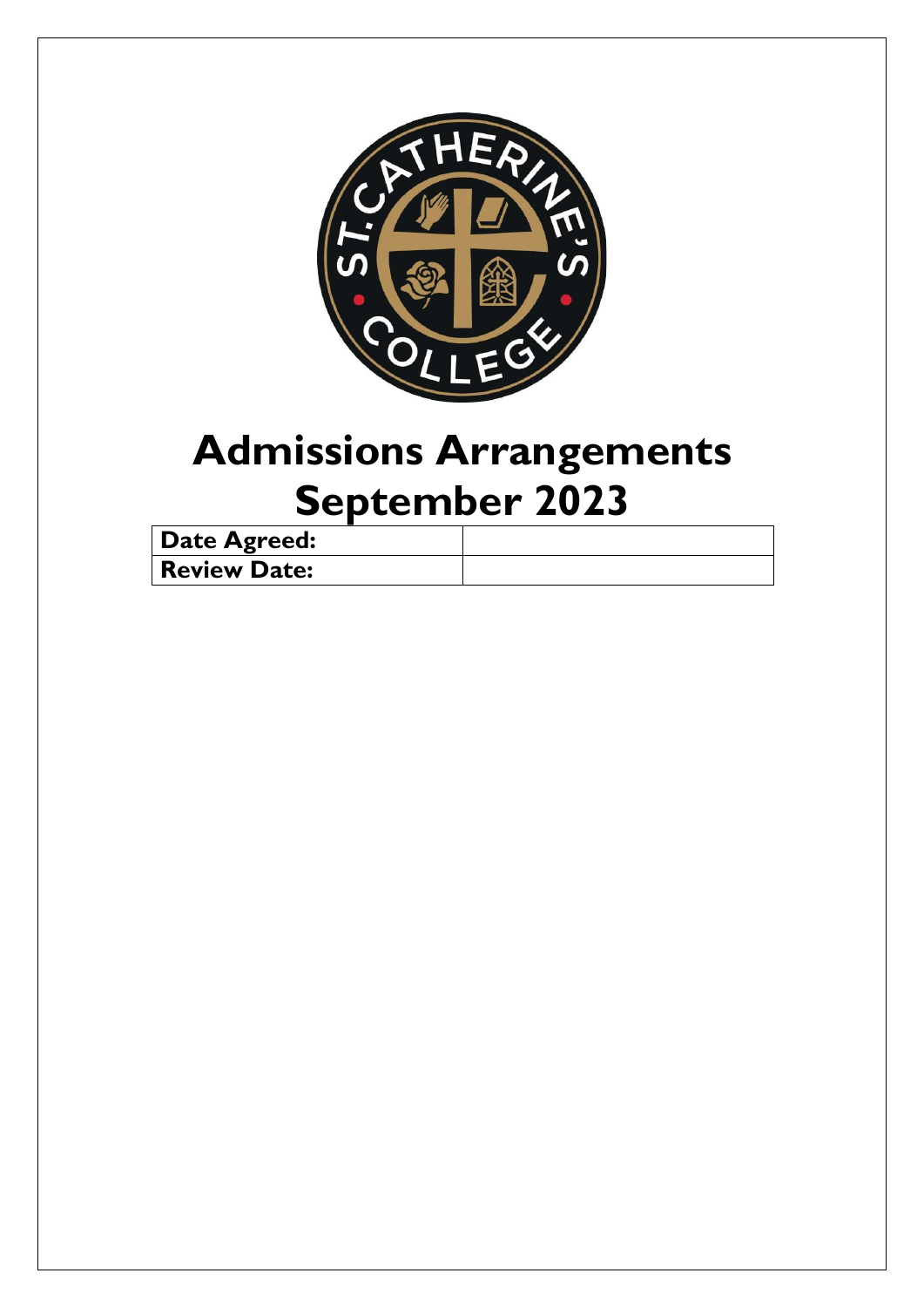# **Contents**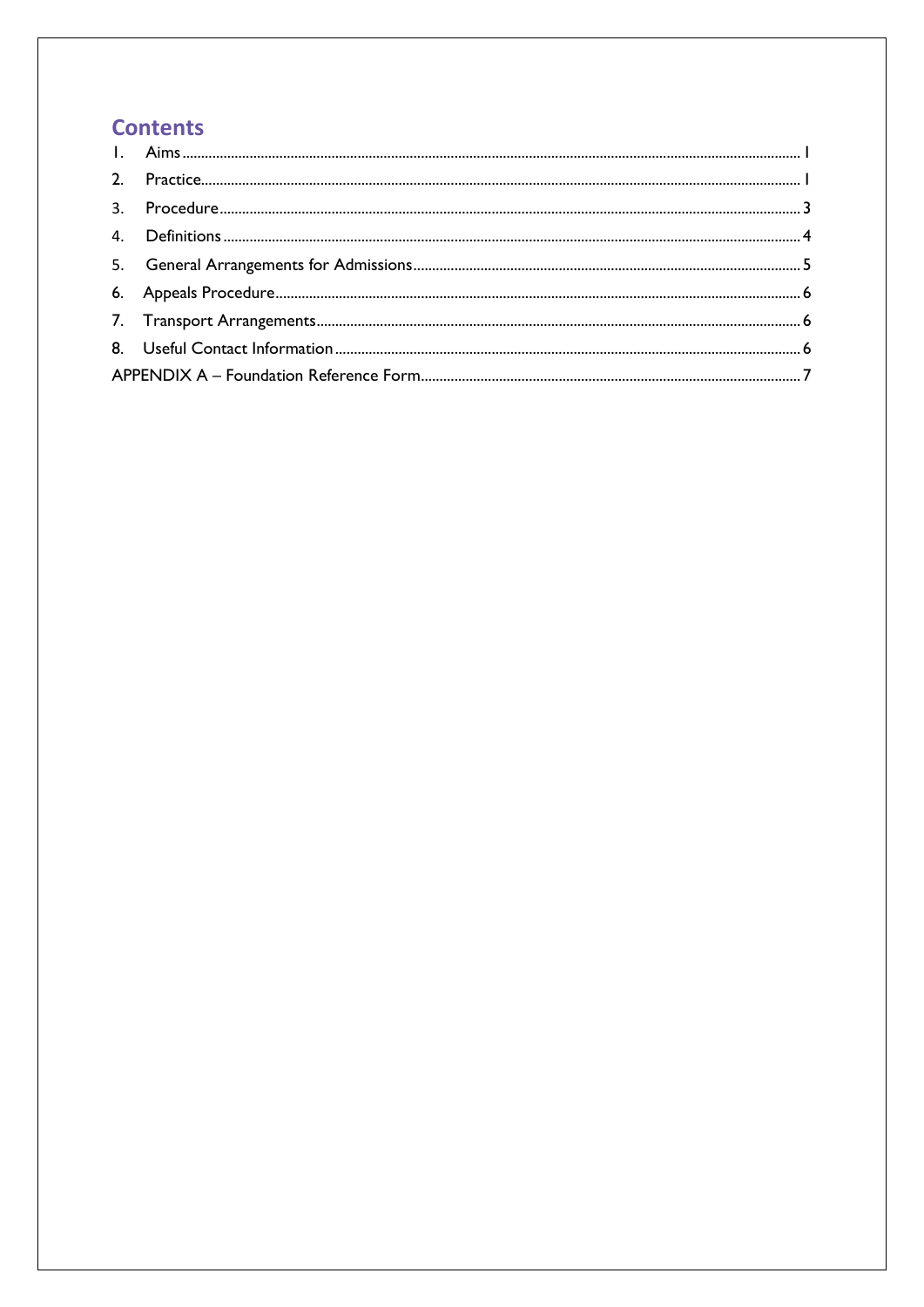# **Admissions Arrangements September 2023**

## <span id="page-2-0"></span>**1. Aims**

The Governors aim to offer a high-quality education based on Christian principles for all children at the College. We recognise our responsibility to children of Christian families, to those from Church schools and to children in the local community.

To achieve these aims, the Governors designate 50% of the places available at the College as foundation places and 50% as community places. If there are fewer qualified applicants for foundation places than the places available, any unfilled foundation places will become additional community places and vice versa.

Parents applying for community places should appreciate that the Governors hope that all pupils will attend religious education lessons and take part in Christian worship at the College. Governors reserve the right to determine the category under which an application is considered.

To apply for a place, please visit: [https://www.eastsussex.gov.uk/educationandlearning/schools/admissions/.](https://www.eastsussex.gov.uk/educationandlearning/schools/admissions/)  For admissions enquiries, please contact the College directly on 01323 465437.

The arrangements are agreed in accordance with the provisions of the School Admissions [Code](https://www.gov.uk/government/publications/school-admissions-code--2) and in consultation with the Chichester Diocesan Board of Education and a range of stakeholders.

# <span id="page-2-1"></span>**2. Practice**

The published admission number (PAN) for entry into Year 7 is 208. These places are divided into two categories – Foundation and Community.

A place will be allocated to a child who has an Education Health and Care Plan (EHCP) (agreed at the time of application, which names St Catherine's College as the education provider). A place will be allocated within the PAN before the consideration of any other applications, or above the PAN if places have already been offered.

In the event of oversubscription, the College will allocate places using the following criteria which are listed in order of priority: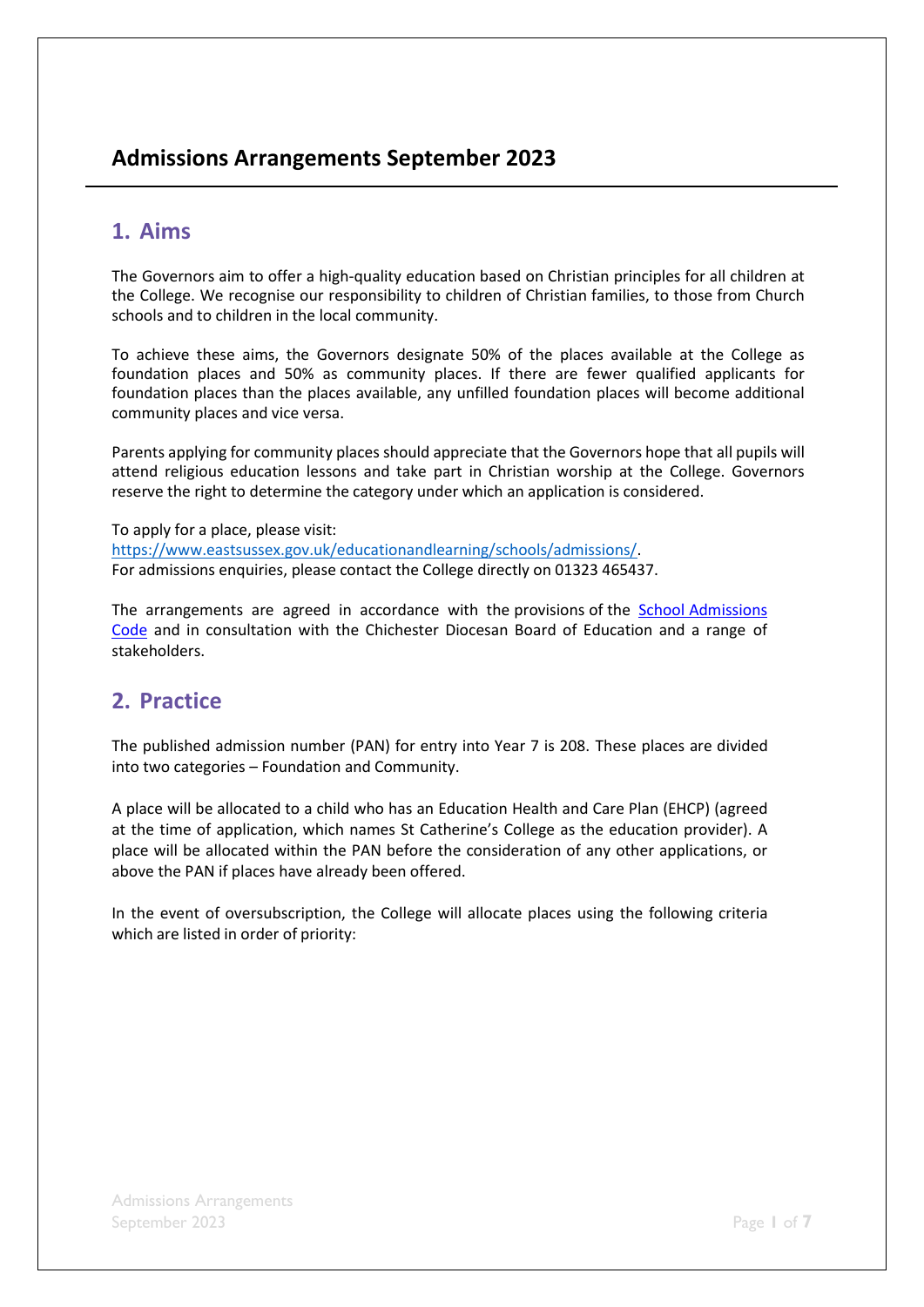|    | <b>Foundation Places (104 places)</b>       |    | <b>Community Places (104 places)</b>            |
|----|---------------------------------------------|----|-------------------------------------------------|
| 1. | Looked After Children (LAC), Previously     | 1. | Looked After Children (LAC), Previously Looked  |
|    | Looked After<br>Children (PLAC) and         |    | After Children (PLAC) and Internationally       |
|    | Internationally<br>Adopted<br>Previously    |    | Adopted Previously Looked After Children        |
|    | Looked After Children (IAPLAC) who are      |    | (IAPLAC).                                       |
|    | eligible under any of the Foundation        |    | 2. Children who have a strong medical or other  |
|    | criteria below.                             |    | special reason for attending this College.      |
| 2. | Children who are eligible under any of the  |    | 3. Children of any member of staff who has      |
|    | Foundation criteria below and who have      |    | been employedat the College for two or more     |
|    | a strong medical or other special reason    |    | years at the time at which the application for  |
|    | for attending this College.                 |    | admission to the College is made. (Please see   |
| 3. | Children of any member of staff who has     |    | footnote 4.)                                    |
|    | been employed at the College for two or     | 4. | Children who are eligible under any of the      |
|    | more years at the time at which the         |    | Community criteria below and who have a         |
|    | application for admission to the College is |    | brother or sister attending the College at the  |
|    | made and who are eligible under any of      |    | time of admission.                              |
|    | the Foundation criteria below. (Please      | 5. | Children living within the Eastbourne Borough   |
|    | see footnote 4.)                            |    | ward of Sovereign and to the east of Lottbridge |
| 4. | Children who are eligible under any of      |    | Drove in the Borough ward of St. Anthony's.     |
|    | the Foundation criteria below and who       | 6. | Children living outside the area identified in  |
|    | have a brother or sister attending the      |    | category 5 above.                               |
|    | College at the time of admission.           |    |                                                 |
| 5. | Children who are, or whose parents are,     |    |                                                 |
|    | regular worshippers at an Anglican          |    |                                                 |
|    | church.                                     |    |                                                 |
| 6. | Children who are, or whose parents are,     |    |                                                 |
|    | regular worshippers at another Christian    |    |                                                 |
|    | church.                                     |    |                                                 |
| 7. | Children who are, or whose parents are,     |    |                                                 |
|    | regular worshippers at a place of worship   |    |                                                 |
|    | of another major world faith which is a     |    |                                                 |
|    | member body of the UK Inter-Faith           |    |                                                 |
|    | Network.                                    |    |                                                 |
| 8. | Children from named feeder schools.         |    |                                                 |
|    | (Please see footnote 7).<br>Dloase note:    |    |                                                 |

#### **Please note:**

- 1. Those applying for a Foundation Place (F1-7) should submit a Foundation Reference Form to the College. It is not necessary to complete a Foundation Reference Form when applying under the F8 category. The Foundation Reference Form must be completed by your priest, minister or religious leader confirming that you or your child have attended a public service of worship at least once a month during the last 12 months. In the event that during the period specified for attendance at worship the church [or, in relation to those of other faiths, relevant place of worship] has been closed for public worship and has not provided alternative premises for that worship, the requirements of these [admissions] arrangements in relation to attendance will only apply to the period when the church [or in relation to those of other faiths, relevant place of worship] or alternative premises have been available for public worship.
- 2. Where parents feel there is a medical or other special reason for attending the College verification such as a medical, education welfare officer's or social worker's report will be required at the time of application. To be given priority for admission on this basis, the Governors would have to be satisfied that the child's needs could only be met at St Catherine's College.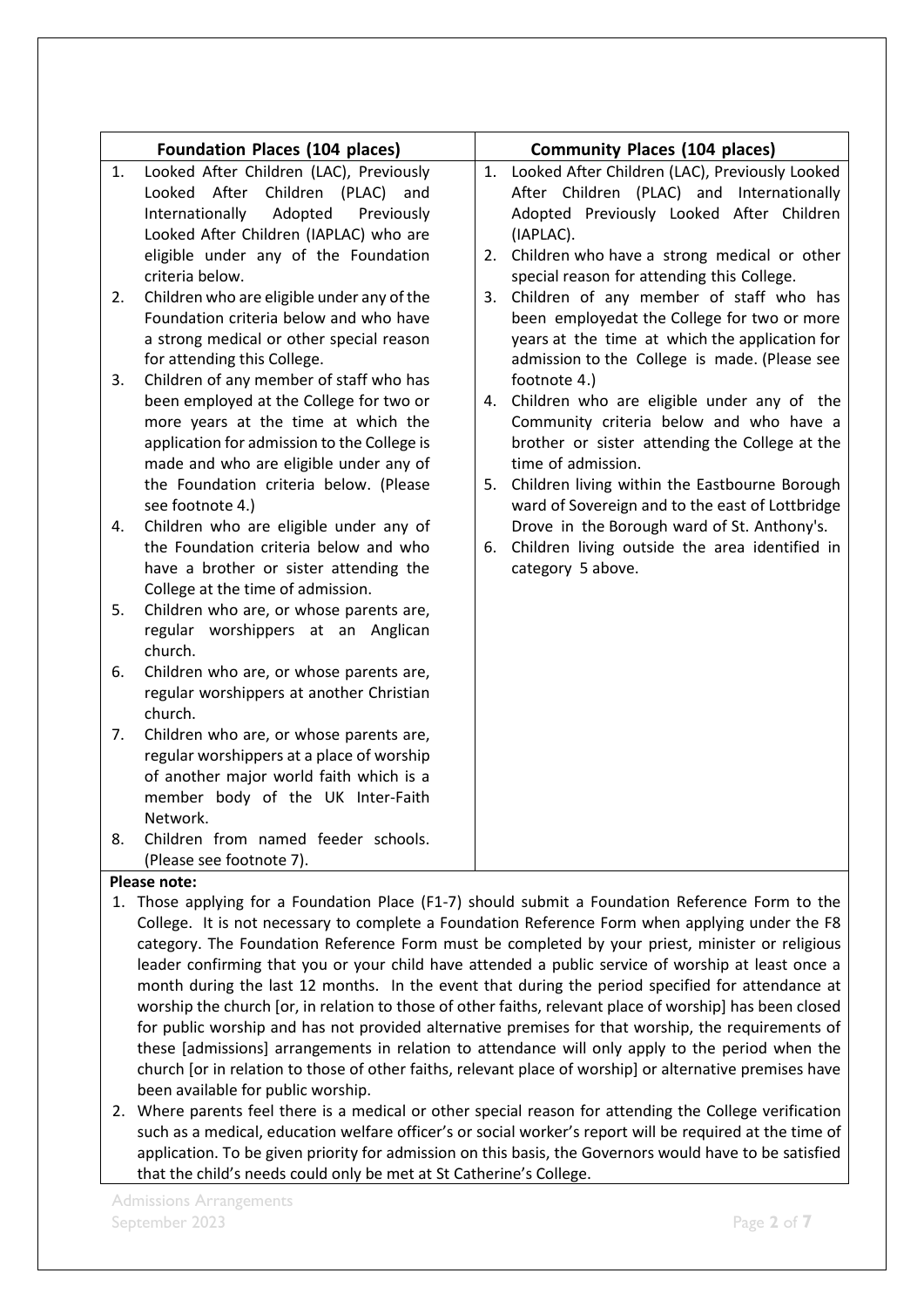- 3. The term 'Christian church' refers to a church that is, or is eligible to be, a full member of Churches Together in Britain & Ireland or of The Evangelical Alliance.
- 4. 'Staff' is defined as anyone who is directly contracted by St Catherine's College.
- 5. A map of the boundaries for the College Community Area can be viewed at the College.
- 6. Any offer of a place based on distance from the College depends on the child living at the address provided on the closing date for applications. A business address, a child minder's address or any other address other than the child's home will not be accepted. Proof of address may be required at the time of accepting a place. An offer based on a false address or any other false information will be withdrawn.
- 7. Named feeder schools are Pevensey and Westham CE Primary School; St. John's Meads CE Primary School; The Haven VA CE Methodist Primary School; Tollgate Community Junior School. These schools are named feeder schools (Church or Church Partnership Schools) so that parents can express a preference to continue their child's faith-based education.

### <span id="page-4-0"></span>3. **Procedure**

Applicants can apply for a Foundation or Community place; an equal number of places are allocated to each category. If you or your child regularly attend a public place of worship and you wish to apply under the Foundation criteria you must complete the Foundation Reference Form and return it to the College by the application deadline (please see appendix A). This is in addition to the East Sussex County Council application form. Named feeder school F8 applications are not required to complete a Foundation Reference Form.

In the event of oversubscription within any category, place allocation will be decided by prioritising applications on the basis of home to College distance measured in a straight line (as the crow flies). Distances will be measured from the child's home address to the nearest gate used by the children at the College. Distances will be measured using the East Sussex County Council GPS measuring system.

In the event of a tiebreaker, the school will use a random allocation to decide which child will be offered the remaining place. This will be overseen by a person independent of the College and the applicants.

#### **Applicants who are not offered a place**

Parents who are not offered a place for their child have the right to appeal against any refused preference. The deadline for submitting your appeal can be found on the [College's](https://www.stcatherines.college/page/?title=Admissions&pid=32) website. **More information on appeal panel decisions, appeal deadlines and general appeal advice can be found at** [eastsussex.gov.uk/schoolappeals.](https://www.eastsussex.gov.uk/educationandlearning/schools/admissions/completed/detailed-guidance-school-admission-appeals/school-admission-appeals-guide/)

If you require an appeal form to be sent to you, please write to: East Sussex School Appeals Service, West E, County Hall, St Anne's Crescent, Lewes, BN7 1UE.

If an application is unsuccessful, the applicant will be notified in writing. The applicant should contact the school directly if they would like their child to be placed on the waiting list.

#### **In-Year admissions**

All in-year applications for places at St Catherine's College must be made via East Sussex County Council.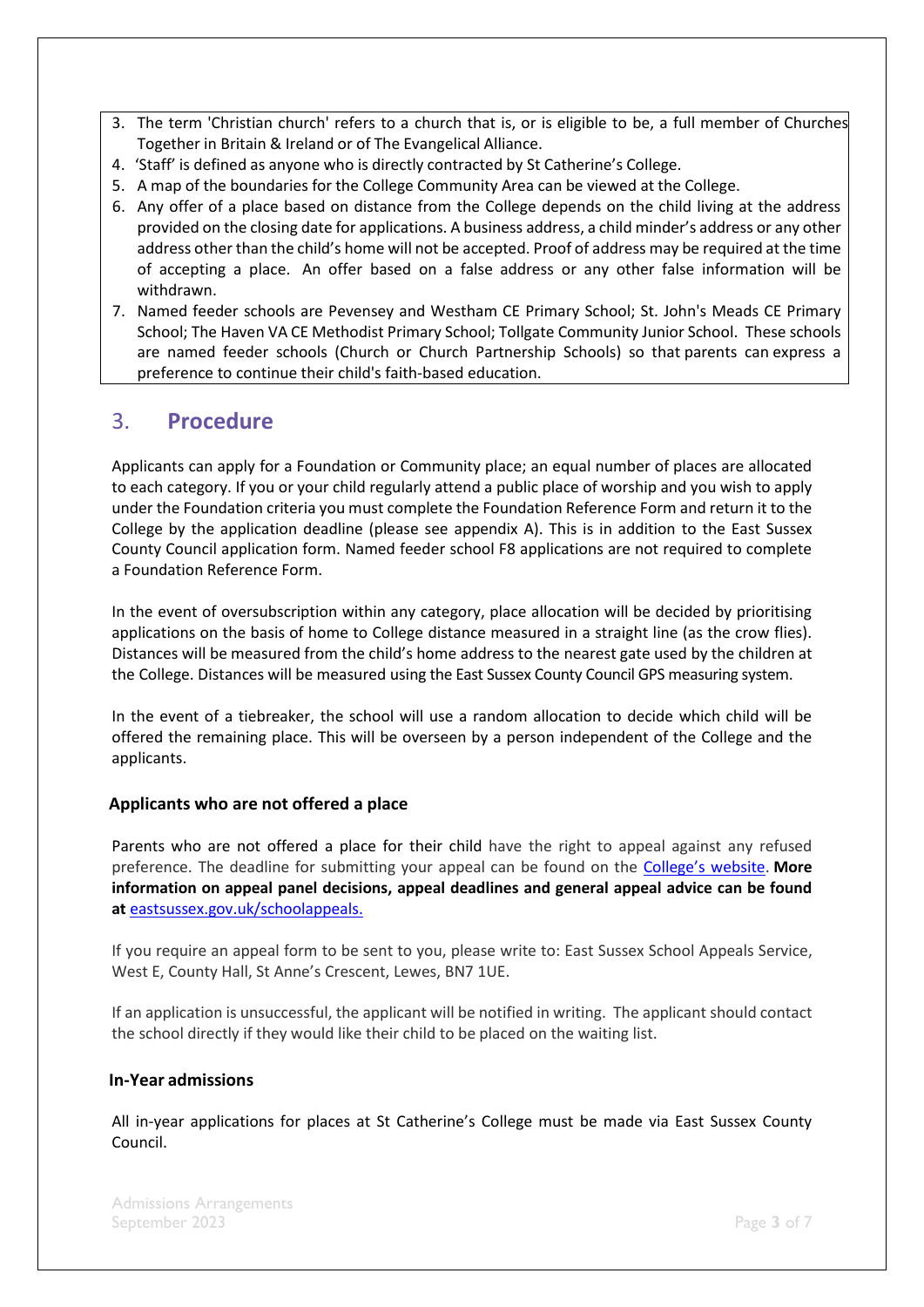Where parents apply for a place for their child outside the Year 7 admissions round, and the year group is full, the applicant is notified in writing and asked to contact the College should they wish to be added to the waiting list. The same procedures are followed for in-year admissions as for admissions for the new intake round. Places are offered as they become available, offering to the same category as the child withdrawing.

At the beginning of each academic year applicants may submit a further application supported, in the case of Foundation places, by a Foundation Reference Form. The Year 7 admissions period is defined as the time between the publication of the prospectus and the admissions deadline for applications.

The Local Authority may direct the College, under the Fair Access Protocol (FAP), to admit a child who would take precedence over those on the college waiting list. There is no duty to comply with parental preference when allocating places through the FAP. Offers for all in-year places will be carried out by the College.

# <span id="page-5-0"></span>4. **Definitions**

#### **Looked After Children (LAC), Previously Looked After Children (PLAC) and Internationally Adopted Previously Looked After Children (IAPLAC)**

A looked after child or a child who was previously looked after but immediately after being looked after became subject to an adoption, child arrangements, or special guardianship order\* including those who appear (to the admission authority) to have been in state care outside of England and ceased to be in state care as a result of being adopted.

Looked after children are children who, at the time of making an application to the College, are:

- a) In the care of a local authority, or
- b) Being provided with accommodation by a local authority in exercise of its social services functions (see the definition in Section 22(1) of the Children Act 1989).

\* *An adoption order is an order under the Adoption Act 1976 (see Section 12 adoption orders) and children who were adopted under the Adoption and Children Act 2002 (see Section 46 adoption orders). A 'child arrangements order' is an order settling the arrangements to be made as to the person with whom the child is to live under Section 8 of the Children Act 1989 as amended by Section 14 of the Children and Families Act 2014. Section 14A of the Children Act 1989 defines a 'special guardianship order' as an order appointing one or more individuals to be a child's special guardian (or special guardians).*

#### **Children and brother and sister**

The terms 'children' and 'brother and sister' refer to all children for whom the applicant has parental responsibility and who are resident at the same address.

#### **Parents**

For the purpose of the admissions arrangements, the College follows the East Sussex County Council's definition of parents as 'those with parental responsibility'. The term 'parent' includes a legal guardian.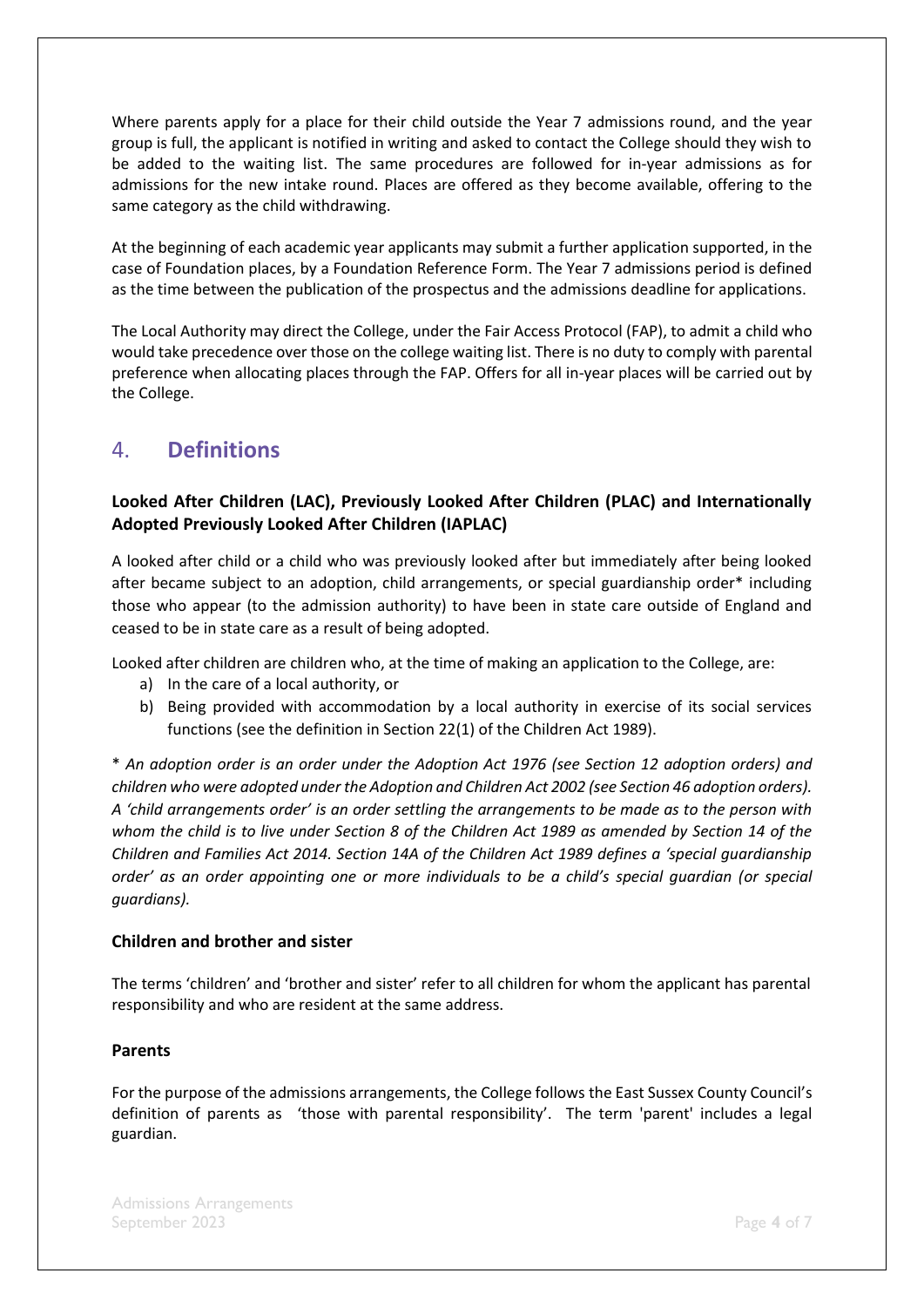#### **Families of service personnel and crown servants**

Families of service personnel with a confirmed posting, or crown servants returning from overseas, will be allocated a place in advance of the family arriving in the area (as long as one is available), provided the application is accompanied by an official letter that declares a relocation date. Where the family do not yet have an intended address, or do not yet live in the area, the College will use the address at which the child will live when applying their oversubscription criteria, as long as the parents provide some evidence of their intended address. Parents may request that a unit or quartering address be used as the child's home address when considering the application against their oversubscription criteria.

#### **Stakeholders**

The term 'stakeholder' may include the following groups:

- a) Parents/ Carers
- b) Pupils
- c) Staff
- d) Local Authority
- e) The Diocese
- f) Other local schools and academy trusts

The College will have regard to the exceptions noted in the School [Admissions](https://www.gov.uk/government/publications/school-admissions-code--2) Code, where appropriate.

## <span id="page-6-0"></span>5. **General Arrangements for Admissions**

All parents applying for a place, whether foundation or community, should complete the ESCC application form, which requires parents to state three school preferences.

This form should be completed online at

<https://www.eastsussex.gov.uk/educationandlearning/schools/admissions/> by the application [deadline.](https://www.eastsussex.gov.uk/educationandlearning/schools/admissions/) 

#### **Foundation places**

In addition, parents applying for a foundation place must complete the Foundation Reference Form (please see appendix  $A$ ). In addition to the ESCC application form. Named feeder school F8 applications do not require a Foundation Reference Form to be completed. The form should be returned to the College by the application deadline.

#### **Community places**

Parents applying for a community place should complete the ESCC application form. [https://www.eastsussex.gov.uk/educationandlearning/schools/admissions/.](https://www.eastsussex.gov.uk/educationandlearning/schools/admissions/)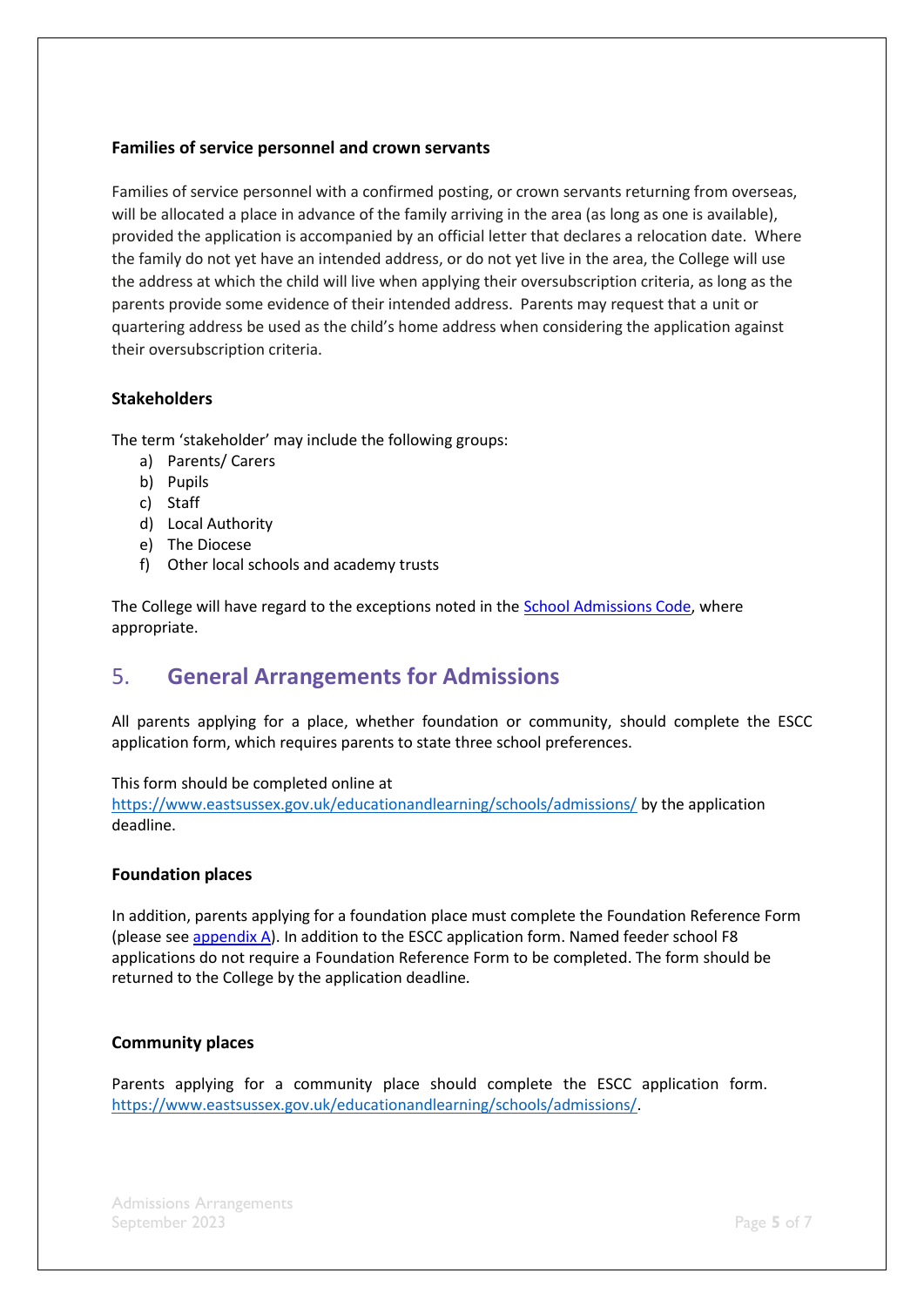#### **Order of preference**

Parents should note that the College will rank and allocate places according to their admissions arrangements. ESCC's role is that, if an applicant is in the position where they could be offered a place at more than one school, the order of preference given on the application form will be used to determine the school at which the applicant is offered a place.

#### **Late applicants**

Applications and Foundation Reference Forms submitted after the specified deadline are ranked after all those applications received on time.

#### **Proof of residency and change of address**

The College follow the ESCC policy, further information can be found in the 'Information for Parents booklet' which is available on the [ESCC website.](https://www.eastsussex.gov.uk/educationandlearning/schools/)

In the event of a change of address you should also notify the College.

# <span id="page-7-0"></span>**6. Appeals Procedure**

In accordance with the Admissions Appeals Code, the College have established an appeals procedure. Applicants who haven't been offered a place at the College, may appeal against the decision to an independent appeals panel. The panel consists of three members and is constituted in accordance with current regulations. Further information on appeals can be found on the link below.

Notice of intention to appeal should be sent to East Sussex County Council. **More information on appeal panel decisions, appeal deadlines and general appeal advice can be found at** [eastsussex.gov.uk/schoolappeals.](https://www.eastsussex.gov.uk/educationandlearning/schools/admissions/completed/detailed-guidance-school-admission-appeals/school-admission-appeals-guide/) If you require an appeal form to be sent to you, please write to: East Sussex School Appeals Service, West E, County Hall, St Anne's Crescent, Lewes, BN7 1UE

## <span id="page-7-1"></span>**7. Transport Arrangements**

Parents will be required to make their own travel arrangements for their children*.*

## <span id="page-7-2"></span>**8. Useful Contact Information**

[East Sussex County Council Admissions Information](https://www.eastsussex.gov.uk/educationandlearning/schools/admissions/apply/process/)

[St. Catherine's College Website](https://www.stcatherines.college/page/?title=Admissions&pid=32)